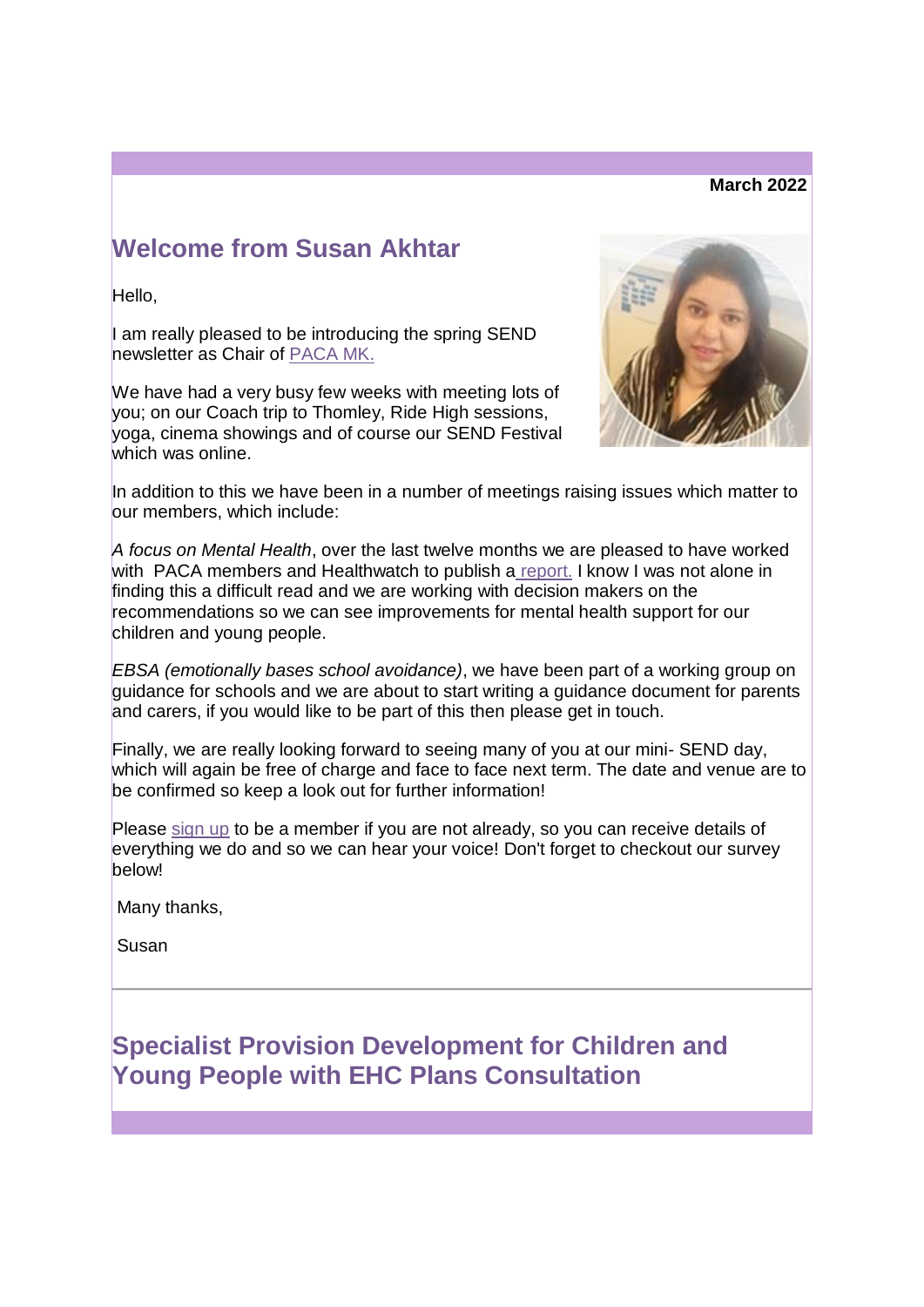We are currently running an informal consultation on developing specialist places in Milton Keynes, we have already had 150 responses. It was fantastic to have parent engagement in our virtual and in person event on 22 and 23 March!

There is still time to respond as the consultation is open until the 8 April. A huge thank you to everyone that has responded already!

We will continue to provide updates through our [Facebook page,](https://lnks.gd/l/eyJhbGciOiJIUzI1NiJ9.eyJidWxsZXRpbl9saW5rX2lkIjoxMDMsInVyaSI6ImJwMjpjbGljayIsImJ1bGxldGluX2lkIjoiMjAyMjAzMjguNTU1MzQxNjEiLCJ1cmwiOiJodHRwOi8vd3d3LmZhY2Vib29rLmNvbS9NS1NFTkQifQ.sKi2_rYUNo1f1CUCEt8uHjI33zkMsXvNFL0DPzDQsYg/s/2129677703/br/128721388554-l) SEND Newsletter and [SEND Local Offer.](https://lnks.gd/l/eyJhbGciOiJIUzI1NiJ9.eyJidWxsZXRpbl9saW5rX2lkIjoxMDQsInVyaSI6ImJwMjpjbGljayIsImJ1bGxldGluX2lkIjoiMjAyMjAzMjguNTU1MzQxNjEiLCJ1cmwiOiJodHRwczovL3d3dy5taWx0b24ta2V5bmVzLmdvdi51ay9zY2hvb2xzLWFuZC1saWZlbG9uZy1sZWFybmluZy9zZW5kLWxvY2FsLW9mZmVyIn0.rZ3w5vvFeUzy70-qVsDlTMOUkhrlpy5SRGloVsaoW7s/s/2129677703/br/128721388554-l)

Full details on the [consultation](https://lnks.gd/l/eyJhbGciOiJIUzI1NiJ9.eyJidWxsZXRpbl9saW5rX2lkIjoxMDUsInVyaSI6ImJwMjpjbGljayIsImJ1bGxldGluX2lkIjoiMjAyMjAzMjguNTU1MzQxNjEiLCJ1cmwiOiJodHRwczovL3d3dy5taWx0b24ta2V5bmVzLmdvdi51ay9jb25zdWx0YXRpb25zLzY4MSJ9.xpaBd2_xAJ7a5HF3vPkELyCVyIoNpDE3ew43bP9uZC4/s/2129677703/br/128721388554-l) can be found on the [SEND Local Offer](https://lnks.gd/l/eyJhbGciOiJIUzI1NiJ9.eyJidWxsZXRpbl9saW5rX2lkIjoxMDYsInVyaSI6ImJwMjpjbGljayIsImJ1bGxldGluX2lkIjoiMjAyMjAzMjguNTU1MzQxNjEiLCJ1cmwiOiJodHRwczovL3d3dy5taWx0b24ta2V5bmVzLmdvdi51ay9jb25zdWx0YXRpb25zLzY4MSJ9.MmJYMfCAAvmSLDU3QwyrfVZ0ZoF-POP0J_0EGok_Bcc/s/2129677703/br/128721388554-l)

## **Phase Transfer 2023**

If your child has an EHC plan and is either due to start school, is currently in Year 1 of a non-all through primary school or is in Year 5, we will be contacting you in the first half of the summer term regarding your September 2023 school placement choices.

We will be sending you a form via email which will need completing and returning by 12 August 2022.

All details on information that will be required will be on this form. We know this is a big decision and if you have any questions then we would encourage you to initially talk to your child's SENCo. If you need further support then please contact us on the [SEND](https://lnks.gd/l/eyJhbGciOiJIUzI1NiJ9.eyJidWxsZXRpbl9saW5rX2lkIjoxMDcsInVyaSI6ImJwMjpjbGljayIsImJ1bGxldGluX2lkIjoiMjAyMjAzMjguNTU1MzQxNjEiLCJ1cmwiOiJodHRwczovL2NvbnRlbnQuZ292ZGVsaXZlcnkuY29tL2F0dGFjaG1lbnRzL1VLTUsvMjAyMi8wMy8yOC9maWxlX2F0dGFjaG1lbnRzLzIxMTQ0OTYvc2VuZCUyMHN1cHBvcnQlMjBsaW5lLmpwZyJ9.0xxV41T6f_a_RvVW6jhUB0HRGZVj3L2I7IMbSR6XEAM/s/2129677703/br/128721388554-l)  [support line.](https://lnks.gd/l/eyJhbGciOiJIUzI1NiJ9.eyJidWxsZXRpbl9saW5rX2lkIjoxMDcsInVyaSI6ImJwMjpjbGljayIsImJ1bGxldGluX2lkIjoiMjAyMjAzMjguNTU1MzQxNjEiLCJ1cmwiOiJodHRwczovL2NvbnRlbnQuZ292ZGVsaXZlcnkuY29tL2F0dGFjaG1lbnRzL1VLTUsvMjAyMi8wMy8yOC9maWxlX2F0dGFjaG1lbnRzLzIxMTQ0OTYvc2VuZCUyMHN1cHBvcnQlMjBsaW5lLmpwZyJ9.0xxV41T6f_a_RvVW6jhUB0HRGZVj3L2I7IMbSR6XEAM/s/2129677703/br/128721388554-l)

## **Short Breaks**

Thank you for making your short break voucher applications, the application window remains open if you haven't yet applied. Please be assured, we are in the process of sending out the vouchers to all of our families!

We would love to see how you use your vouchers and what you get up too! If you'd like to star in our next newsletter, send in a photo showing us where you are and what you get up to [via email](mailto:SENDSupport@milton-keynes.gov.uk) before 20 May 2022.

Please find more information on [Short Breaks](https://lnks.gd/l/eyJhbGciOiJIUzI1NiJ9.eyJidWxsZXRpbl9saW5rX2lkIjoxMDgsInVyaSI6ImJwMjpjbGljayIsImJ1bGxldGluX2lkIjoiMjAyMjAzMjguNTU1MzQxNjEiLCJ1cmwiOiJodHRwczovL3d3dy5taWx0b24ta2V5bmVzLmdvdi51ay9zY2hvb2xzLWFuZC1saWZlbG9uZy1sZWFybmluZy9zZW5kLWxvY2FsLW9mZmVyL3NlbmQtbG9jYWwtb2ZmZXItcGFyZW50cy9zaG9ydC1icmVha3Mvc2hvcnQtYnJlYWtzLXZvdWNoZXJzIn0.oSL1UGwK1zSvnqj4NBCvUr7laILrAp5XZbKubYFXZ3A/s/2129677703/br/128721388554-l) along with our [brochure,](https://lnks.gd/l/eyJhbGciOiJIUzI1NiJ9.eyJidWxsZXRpbl9saW5rX2lkIjoxMDksInVyaSI6ImJwMjpjbGljayIsImJ1bGxldGluX2lkIjoiMjAyMjAzMjguNTU1MzQxNjEiLCJ1cmwiOiJodHRwczovL2NvbnRlbnQuZ292ZGVsaXZlcnkuY29tL2F0dGFjaG1lbnRzL1VLTUsvMjAyMi8wMy8yMy9maWxlX2F0dGFjaG1lbnRzLzIxMTA4MzEvU0JWJTIwQnJvY2h1cmUlMjBNaWx0b24lMjBLZXluZXMlMjAyMDIyLnBkZiJ9.y4pS5qkBFCM1-nKz9g8VQ2SvXM2NkhFt9syalgK7WPU/s/2129677703/br/128721388554-l) on our [SEND](https://lnks.gd/l/eyJhbGciOiJIUzI1NiJ9.eyJidWxsZXRpbl9saW5rX2lkIjoxMTAsInVyaSI6ImJwMjpjbGljayIsImJ1bGxldGluX2lkIjoiMjAyMjAzMjguNTU1MzQxNjEiLCJ1cmwiOiJodHRwczovL3d3dy5taWx0b24ta2V5bmVzLmdvdi51ay9zY2hvb2xzLWFuZC1saWZlbG9uZy1sZWFybmluZy9zZW5kLWxvY2FsLW9mZmVyIn0.PQQwiH7BrpYrOXkJNcY6xIm05WxrAMDUGOSwWXvCVl0/s/2129677703/br/128721388554-l)  [Local Offer!](https://lnks.gd/l/eyJhbGciOiJIUzI1NiJ9.eyJidWxsZXRpbl9saW5rX2lkIjoxMTAsInVyaSI6ImJwMjpjbGljayIsImJ1bGxldGluX2lkIjoiMjAyMjAzMjguNTU1MzQxNjEiLCJ1cmwiOiJodHRwczovL3d3dy5taWx0b24ta2V5bmVzLmdvdi51ay9zY2hvb2xzLWFuZC1saWZlbG9uZy1sZWFybmluZy9zZW5kLWxvY2FsLW9mZmVyIn0.PQQwiH7BrpYrOXkJNcY6xIm05WxrAMDUGOSwWXvCVl0/s/2129677703/br/128721388554-l)

### **Charity shout out**

**[The Sleep Charity](https://lnks.gd/l/eyJhbGciOiJIUzI1NiJ9.eyJidWxsZXRpbl9saW5rX2lkIjoxMTEsInVyaSI6ImJwMjpjbGljayIsImJ1bGxldGluX2lkIjoiMjAyMjAzMjguNTU1MzQxNjEiLCJ1cmwiOiJodHRwczovL3d3dy5mYWNlYm9vay5jb20vVGhlU2xlZXBDaGFyaXR5In0.Q5Bc5_1nJ4gj6Dj2gggU4G1K89DTNrdbFeeAZHk0orM/s/2129677703/br/128721388554-l)**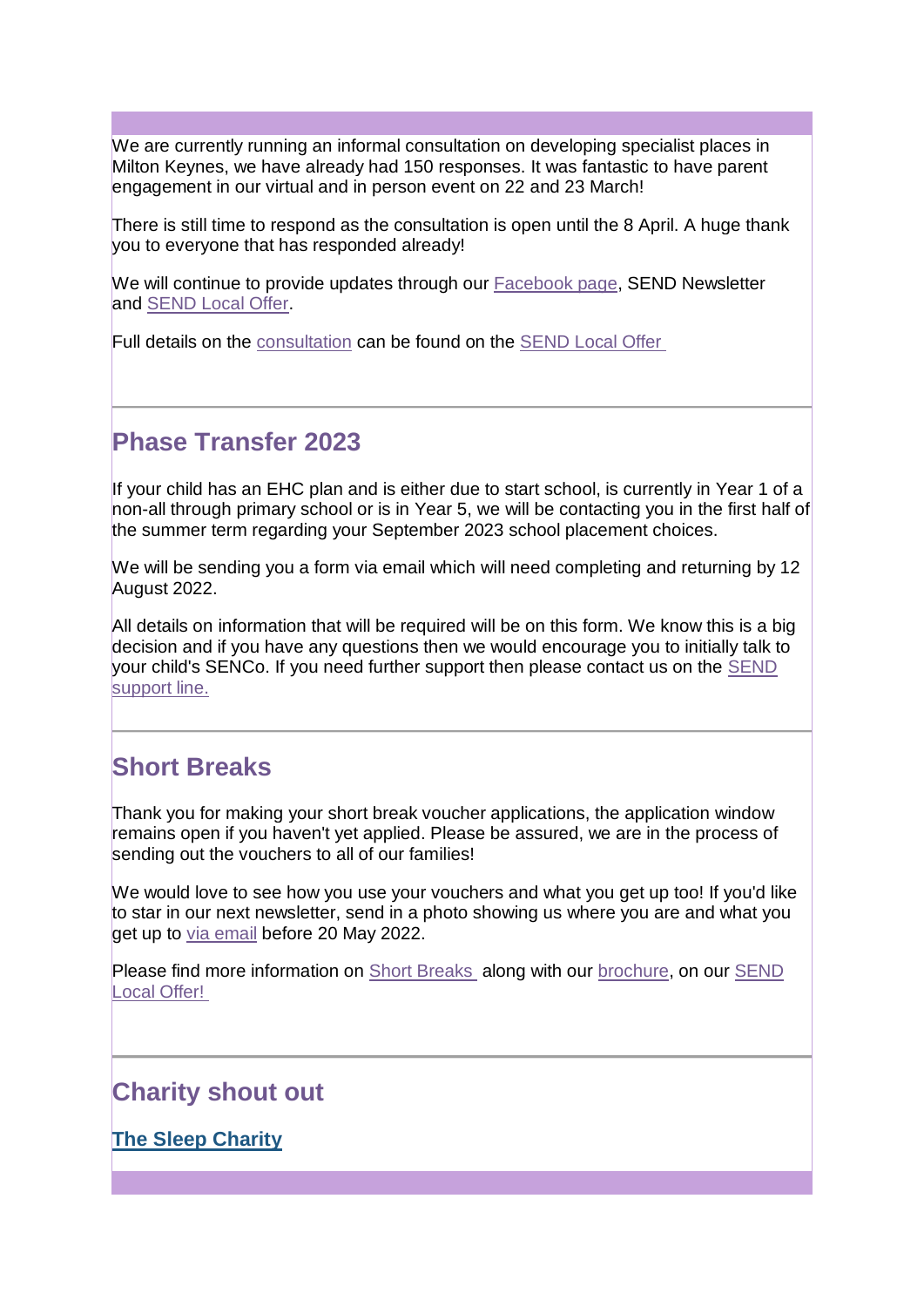*Does your child suffer with sleep issues? Do you struggle with your child's bedtime? Will your child not sleep in their own bed?*

One of the things we hear from parents and carers often is that their child is struggling to sleep, or they have been sleeping in the day and awake all night. The Sleep Charity run a free help line with trained sleep advisors (many of who specialise in working with SEND) to help offer support, strategies and advice. The help line is open 5 nights a week (Sunday to Thursday) from 7-9pm. The staff are happy to speak to parents/carers or the young people directly.

More information can be found on their [website](https://lnks.gd/l/eyJhbGciOiJIUzI1NiJ9.eyJidWxsZXRpbl9saW5rX2lkIjoxMTIsInVyaSI6ImJwMjpjbGljayIsImJ1bGxldGluX2lkIjoiMjAyMjAzMjguNTU1MzQxNjEiLCJ1cmwiOiJodHRwczovL3RoZXNsZWVwY2hhcml0eS5vcmcudWsvIn0.HGnViJEZuh37hpMSr6gO4w8Q9Q4ofaULDL3X9PWtjw8/s/2129677703/br/128721388554-l) and on their flyer, or call them directly during the opening hours on 03303 530 541.

### **[Forever Colours](https://lnks.gd/l/eyJhbGciOiJIUzI1NiJ9.eyJidWxsZXRpbl9saW5rX2lkIjoxMTMsInVyaSI6ImJwMjpjbGljayIsImJ1bGxldGluX2lkIjoiMjAyMjAzMjguNTU1MzQxNjEiLCJ1cmwiOiJodHRwczovL3d3dy5mYWNlYm9vay5jb20vZm9yZXZlcmNvbG91cnNob3NwaWNlIn0.6zIF9rAwGInBM-TPt-yqSIvtTKzoeF69fgScjFV1RUU/s/2129677703/br/128721388554-l)**

Forever Colours is a family focused, community-based Children's Hospice in Buckinghamshire, who provide care to families who have babies, children and young people with life-limiting and life-threatening conditions as well as profound and multiple learning disabilities or SEND.

- Forever Colours offer a range of support services with the emotional and physical wellbeing of families in mind. Services include but are not limited to:
- advocacy
- sibling and parent support in the home or community
- group days out
- post-death and end of life support
- fun, activities or a helping hand with the referred baby, child or young person
- peer support
- Forever Colours deliver a high standard of care that's family oriented and invested in making a difference. Focussing on the child and wrapping their holistic services around the family.

And much more! To find out more or if Forever Colours could support you and your family, see their [website.](https://lnks.gd/l/eyJhbGciOiJIUzI1NiJ9.eyJidWxsZXRpbl9saW5rX2lkIjoxMTQsInVyaSI6ImJwMjpjbGljayIsImJ1bGxldGluX2lkIjoiMjAyMjAzMjguNTU1MzQxNjEiLCJ1cmwiOiJodHRwczovL2ZvcmV2ZXJjb2xvdXJzaG9zcGljZS5vcmcudWsvIn0.wDeLuBdiC2ejIvxsqTnHDPm1IbAsagniXVR0lkmdtqk/s/2129677703/br/128721388554-l)

## **Upcoming workshops and training**

#### **[Parent training](https://lnks.gd/l/eyJhbGciOiJIUzI1NiJ9.eyJidWxsZXRpbl9saW5rX2lkIjoxMTUsInVyaSI6ImJwMjpjbGljayIsImJ1bGxldGluX2lkIjoiMjAyMjAzMjguNTU1MzQxNjEiLCJ1cmwiOiJodHRwczovL3d3dy5taWx0b24ta2V5bmVzLmdvdi51ay9zY2hvb2xzLWFuZC1saWZlbG9uZy1sZWFybmluZy9zZW5kLWxvY2FsLW9mZmVyL3NlbmQtbG9jYWwtb2ZmZXItcGFyZW50cy90cmFpbmluZy1hbmQtd29ya3Nob3BzLWZvci1wYXJlbnRzIn0.OQ5607qGeiYQXNyV86D-njW3KAPkOWXGB40fMWUK73A/s/2129677703/br/128721388554-l)**

**[Autism in the Early Years \(Early Years\)](https://lnks.gd/l/eyJhbGciOiJIUzI1NiJ9.eyJidWxsZXRpbl9saW5rX2lkIjoxMTYsInVyaSI6ImJwMjpjbGljayIsImJ1bGxldGluX2lkIjoiMjAyMjAzMjguNTU1MzQxNjEiLCJ1cmwiOiJodHRwczovL2NvbnRlbnQuZ292ZGVsaXZlcnkuY29tL2F0dGFjaG1lbnRzL1VLTUsvMjAyMS8xMi8wMy9maWxlX2F0dGFjaG1lbnRzLzIwMTE4OTcvUGFyZW50JTIwdHJhaW5pbmclMjBib29rbGV0JTIwMjAyMS0yJTIwLSUyMGZpbmFsLnBkZiJ9.2GoeGdbiqattrmfEqP1_vXZoh_coZt-Ic5u7B0WmhyQ/s/2129677703/br/128721388554-l)**

*Wednesday 4 May - Wednesday 25 May 13:30 – 14:30*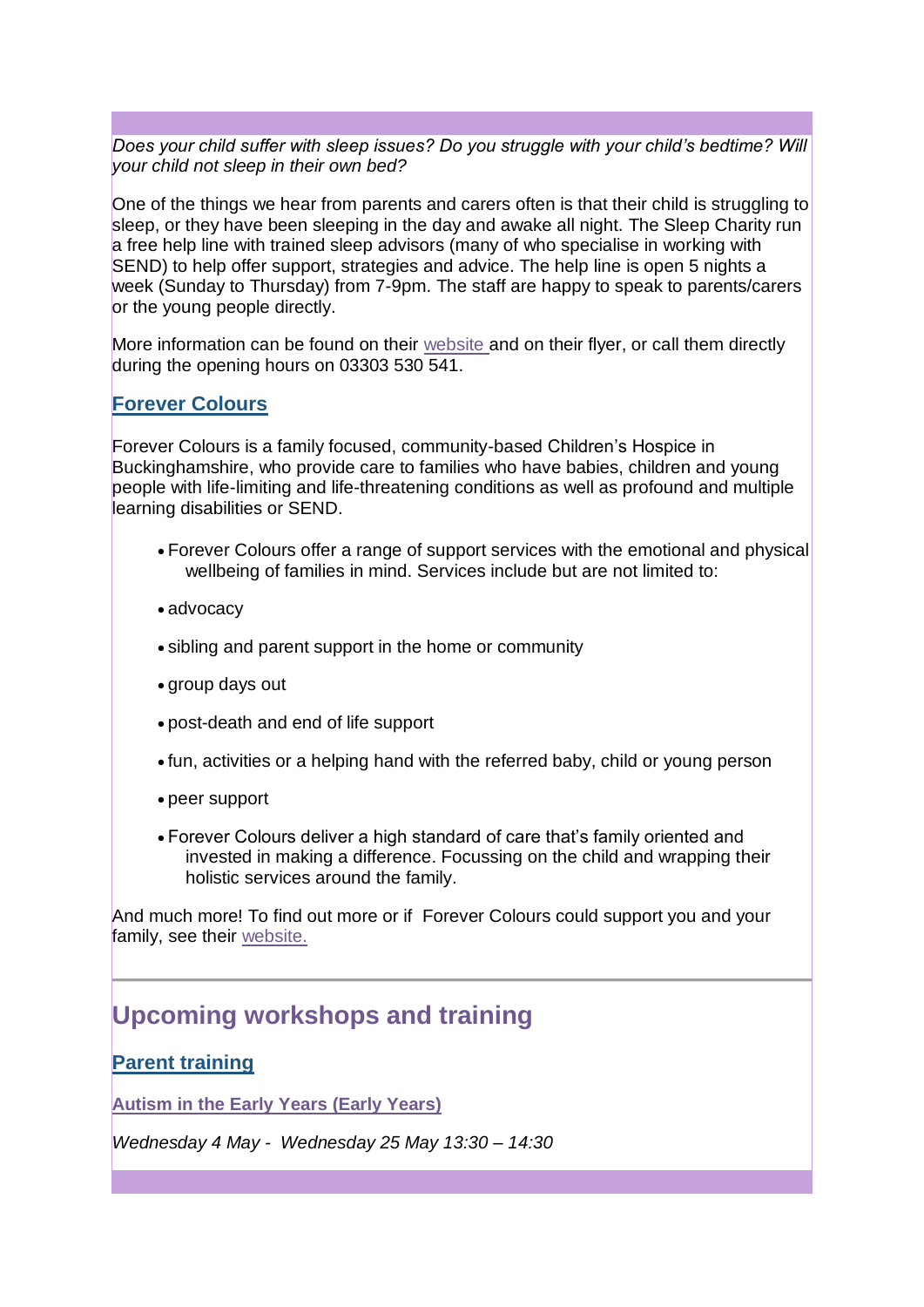This is a four-session virtual, live programme aimed at parents of young children aged 2- 5, who have Autism, or Social Communication Needs. You do not need to attend all four sessions. Come and join us on Microsoft Teams

Session 1. Understanding Autism/Social Communication in the EYs

Session 2. Developing communication skills

Session 3. Developing play and learning skills

Session 4. Understanding and supporting behaviour

**[Autism and Social Communication Needs in the Primary Age \(5 -](https://lnks.gd/l/eyJhbGciOiJIUzI1NiJ9.eyJidWxsZXRpbl9saW5rX2lkIjoxMTcsInVyaSI6ImJwMjpjbGljayIsImJ1bGxldGluX2lkIjoiMjAyMjAzMjguNTU1MzQxNjEiLCJ1cmwiOiJodHRwczovL2NvbnRlbnQuZ292ZGVsaXZlcnkuY29tL2F0dGFjaG1lbnRzL1VLTUsvMjAyMS8xMi8wMy9maWxlX2F0dGFjaG1lbnRzLzIwMTE4OTcvUGFyZW50JTIwdHJhaW5pbmclMjBib29rbGV0JTIwMjAyMS0yJTIwLSUyMGZpbmFsLnBkZiJ9.jhD6cah-zyi1F8IXLGSokl4MFHMYwVQIacE4Vhi5Sgg/s/2129677703/br/128721388554-l) 11)**

*Thursday 5 May – Thursday 26 May 13.30 – 14.30*

This programme has been developed with a range of professionals to support parents and carers of children and young people aged 5 - 11, who have Autism, or who present with Social Communication Needs.

It is delivered through a number of pre-recorded video sessions, along with 4 follow-up, live Question and Answer sessions, using Microsoft Teams. There will be a range of professionals available to talk to at the follow up sessions.

The video sessions will explore different topics and strategies to help you support your child(ren) with their needs while the Q&A follow up sessions allow for further exploration of the content of the video sessions and a chance to discuss individual needs and difficulties.

Check out our [SEND Videos Resources](https://lnks.gd/l/eyJhbGciOiJIUzI1NiJ9.eyJidWxsZXRpbl9saW5rX2lkIjoxMTgsInVyaSI6ImJwMjpjbGljayIsImJ1bGxldGluX2lkIjoiMjAyMjAzMjguNTU1MzQxNjEiLCJ1cmwiOiJodHRwczovL3d3dy5taWx0b24ta2V5bmVzLmdvdi51ay9zY2hvb2xzLWFuZC1saWZlbG9uZy1sZWFybmluZy9zZW5kLWxvY2FsLW9mZmVyL3NlbmQtbG9jYWwtb2ZmZXItcGFyZW50cy9zZW5kLXZpZGVvLWNvbnRlbnQifQ.Tn-zGUmTjRoda4d6pu5tPd-yYrjs6CqVjz8wzq33xoQ/s/2129677703/br/128721388554-l)

To book your place, please [email us.](mailto:SENDSupport@milton-keynes.gov.uk)

### **Milton Keynes Theatre access performances**

Milton Keynes Theatre offer a range of [services](https://lnks.gd/l/eyJhbGciOiJIUzI1NiJ9.eyJidWxsZXRpbl9saW5rX2lkIjoxMTksInVyaSI6ImJwMjpjbGljayIsImJ1bGxldGluX2lkIjoiMjAyMjAzMjguNTU1MzQxNjEiLCJ1cmwiOiJodHRwczovL3d3dy5hdGd0aWNrZXRzLmNvbS9hY2Nlc3MvaW50cm9kdWN0aW9uLyJ9.dy8fk3jRis1ecML_cMIEZub7Escc2-4PiHPwKBHpAEo/s/2129677703/br/128721388554-l) to enable anyone who would benefit from additional support because of a disability or health condition to enjoy visiting their theatre.

The theatre can support with:

- [access for wheelchair users and those with limited mobility](https://lnks.gd/l/eyJhbGciOiJIUzI1NiJ9.eyJidWxsZXRpbl9saW5rX2lkIjoxMjAsInVyaSI6ImJwMjpjbGljayIsImJ1bGxldGluX2lkIjoiMjAyMjAzMjguNTU1MzQxNjEiLCJ1cmwiOiJodHRwczovL3d3dy5hdGd0aWNrZXRzLmNvbS9hY2Nlc3Mvd2hlZWxjaGFpcnMtYW5kLW1vYmlsaXR5LWFzc2lzdGFuY2UvIn0.NB9cKm7qbxnn6fnxIGBo59vOTeyAfq_ijwd4fb31jxQ/s/2129677703/br/128721388554-l)
- [visual impairment service](https://lnks.gd/l/eyJhbGciOiJIUzI1NiJ9.eyJidWxsZXRpbl9saW5rX2lkIjoxMjEsInVyaSI6ImJwMjpjbGljayIsImJ1bGxldGluX2lkIjoiMjAyMjAzMjguNTU1MzQxNjEiLCJ1cmwiOiJodHRwczovL3d3dy5hdGd0aWNrZXRzLmNvbS9hY2Nlc3MvdmlzdWFsLWltcGFpcm1lbnQtc2VydmljZXMvIn0.lDYO8tthvdSSqu5hjv_4sagy73ylVq2byqT69Sqe3ZA/s/2129677703/br/128721388554-l)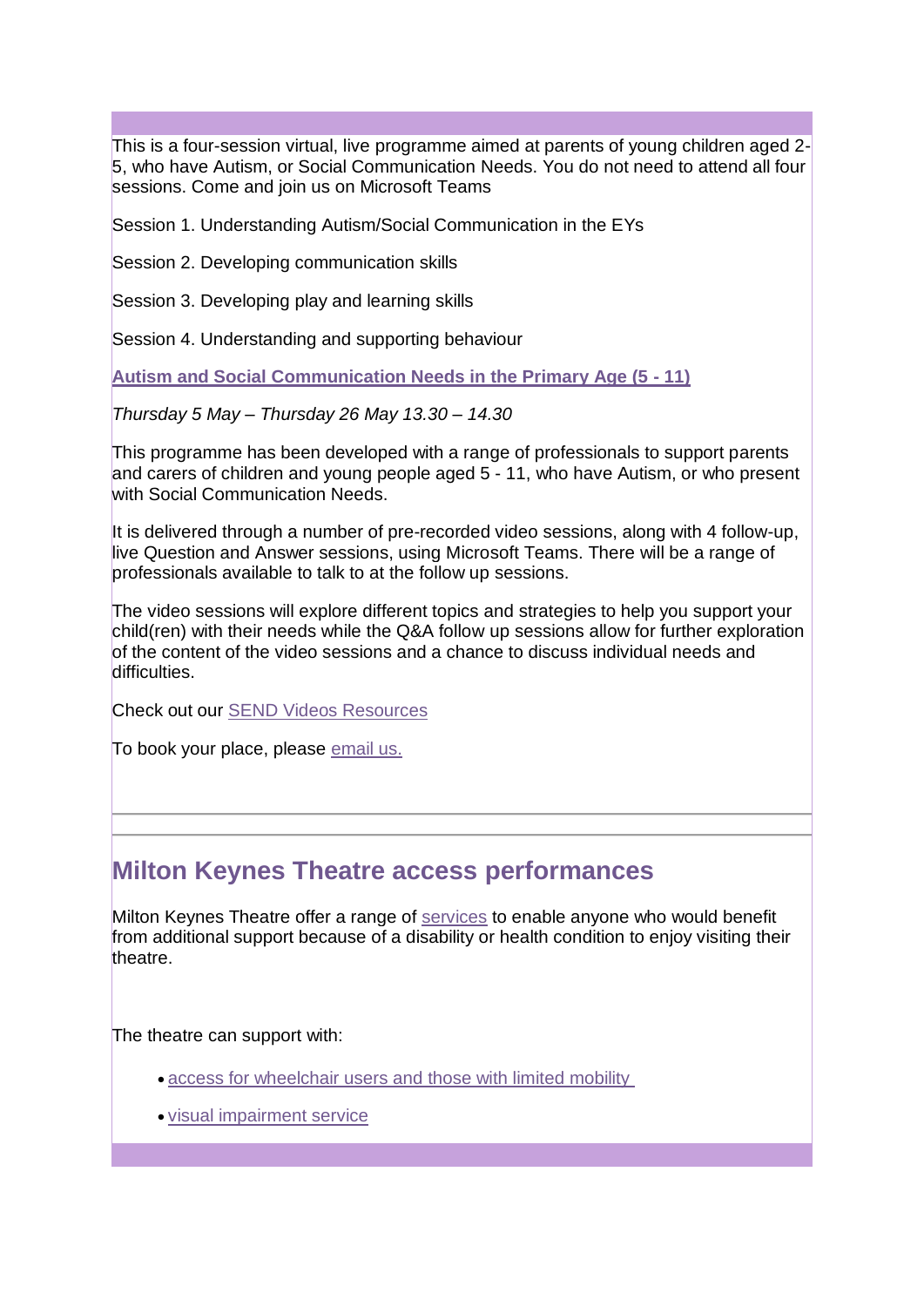- [audio impairment service](https://lnks.gd/l/eyJhbGciOiJIUzI1NiJ9.eyJidWxsZXRpbl9saW5rX2lkIjoxMjIsInVyaSI6ImJwMjpjbGljayIsImJ1bGxldGluX2lkIjoiMjAyMjAzMjguNTU1MzQxNjEiLCJ1cmwiOiJodHRwczovL3d3dy5hdGd0aWNrZXRzLmNvbS9hY2Nlc3MvaGVhcmluZy1pbXBhaXJtZW50LXNlcnZpY2VzLyJ9.k0YatBj9ZlIeWZPB5OBODSJiEq6MyER3WQDiTPwKF3k/s/2129677703/br/128721388554-l)
- [additional needs](https://lnks.gd/l/eyJhbGciOiJIUzI1NiJ9.eyJidWxsZXRpbl9saW5rX2lkIjoxMjMsInVyaSI6ImJwMjpjbGljayIsImJ1bGxldGluX2lkIjoiMjAyMjAzMjguNTU1MzQxNjEiLCJ1cmwiOiJodHRwczovL3d3dy5hdGd0aWNrZXRzLmNvbS9hY2Nlc3MvYWRkaXRpb25hbC1uZWVkcy8ifQ.JIU5p24mdlXuaq2vEG6jEj-kFKGi0yZN-1-TBeAEEWU/s/2129677703/br/128721388554-l)
- [visual stories and resources](https://lnks.gd/l/eyJhbGciOiJIUzI1NiJ9.eyJidWxsZXRpbl9saW5rX2lkIjoxMjQsInVyaSI6ImJwMjpjbGljayIsImJ1bGxldGluX2lkIjoiMjAyMjAzMjguNTU1MzQxNjEiLCJ1cmwiOiJodHRwczovL3d3dy5hdGd0aWNrZXRzLmNvbS9hY2Nlc3MvdmlzdWFsLXN0b3JpZXMvIn0.bnmvr6BnpLX_vy5cnvjqjYOSQTKzSQ51hs0Oc6dwoHI/s/2129677703/br/128721388554-l)

along with offering various opportunities to visit the Theatre before the show date to ensure those attending have a positive and enjoyable experience. To find out more information and to book access performances you will need to join their free ['access](https://lnks.gd/l/eyJhbGciOiJIUzI1NiJ9.eyJidWxsZXRpbl9saW5rX2lkIjoxMjUsInVyaSI6ImJwMjpjbGljayIsImJ1bGxldGluX2lkIjoiMjAyMjAzMjguNTU1MzQxNjEiLCJ1cmwiOiJodHRwczovL3d3dy5hdGd0aWNrZXRzLmNvbS9hY2Nlc3MvYWNjZXNzLXNjaGVtZS8ifQ.JU0a8b2mtznLgOpaDruaka-MjgTUV5NZtaCbyw_zQTQ/s/2129677703/br/128721388554-l)  [membership scheme'.](https://lnks.gd/l/eyJhbGciOiJIUzI1NiJ9.eyJidWxsZXRpbl9saW5rX2lkIjoxMjUsInVyaSI6ImJwMjpjbGljayIsImJ1bGxldGluX2lkIjoiMjAyMjAzMjguNTU1MzQxNjEiLCJ1cmwiOiJodHRwczovL3d3dy5hdGd0aWNrZXRzLmNvbS9hY2Nlc3MvYWNjZXNzLXNjaGVtZS8ifQ.JU0a8b2mtznLgOpaDruaka-MjgTUV5NZtaCbyw_zQTQ/s/2129677703/br/128721388554-l)

Check out the [access performance list for 2022-2023](https://lnks.gd/l/eyJhbGciOiJIUzI1NiJ9.eyJidWxsZXRpbl9saW5rX2lkIjoxMjYsInVyaSI6ImJwMjpjbGljayIsImJ1bGxldGluX2lkIjoiMjAyMjAzMjguNTU1MzQxNjEiLCJ1cmwiOiJodHRwczovL3d3dy5hdGd0aWNrZXRzLmNvbS92ZW51ZXMvbWlsdG9uLWtleW5lcy10aGVhdHJlLyJ9.RRNG6khaKWn772NhPufDp137S17bQIOmYU2qeerWna0/s/2129677703/br/128721388554-l) to see which shows are available.

## **Meet the Team**

### **Jac Lawrence - Senior Teacher on the EHC Specailist Teaching Team**

My name is Jac Lawrence and I am the Senior Teacher in the EHC Specialist Teaching Team. The team work directly with children and young people who have an Education Health and Care Plan (EHCP), we can provide bespoke transitional educational packages, support and advise schools/settings as well as provide support for children with



an EHCP when they move to Milton Keynes, assessing need and aiding transition to their next educational setting. I love the variety of my role and enjoy working directly with children, young people, families and schools.

I began my teaching career in London, my background is in primary education and I have been a SENCo, Teacher of the Deaf, Cognition and Learning Specialist Teacher. I have worked in Milton Keynes as a teacher for 20 years and have worked with children and young people aged from two to twenty five.

Away from work I enjoy walking, dancing and spending time with my family.

## **Social Media**

We want to be able to share our [SEND Local Offer](https://lnks.gd/l/eyJhbGciOiJIUzI1NiJ9.eyJidWxsZXRpbl9saW5rX2lkIjoxMjcsInVyaSI6ImJwMjpjbGljayIsImJ1bGxldGluX2lkIjoiMjAyMjAzMjguNTU1MzQxNjEiLCJ1cmwiOiJodHRwczovL3d3dy5taWx0b24ta2V5bmVzLmdvdi51ay9zY2hvb2xzLWFuZC1saWZlbG9uZy1sZWFybmluZy9zZW5kLWxvY2FsLW9mZmVyIn0.2M5KbogFU7gGTexsu2tcB8OM54QF_M7CeeWhMU80mzY/s/2129677703/br/128721388554-l) with as many families in Milton Keynes as we can. In order to do this we are reviewing the current social media platforms we use and would like to know more about what parents/carers and young people want to see. We would particularly like to know which social media platforms you use to improve our reach to families across Milton Keynes.

We have created two surveys which will take no longer than 3 minutes to complete:

Survey for young people: Local Offer Social Media Survey - [Young People \(office.com\)](https://lnks.gd/l/eyJhbGciOiJIUzI1NiJ9.eyJidWxsZXRpbl9saW5rX2lkIjoxMjgsInVyaSI6ImJwMjpjbGljayIsImJ1bGxldGluX2lkIjoiMjAyMjAzMjguNTU1MzQxNjEiLCJ1cmwiOiJodHRwczovL2Zvcm1zLm9mZmljZS5jb20vci9zNzNSbkV2VGVkIn0.3IRn__j1j80DmWPgufn8L_HY7y3CoxVZFlnlGPerIHo/s/2129677703/br/128721388554-l)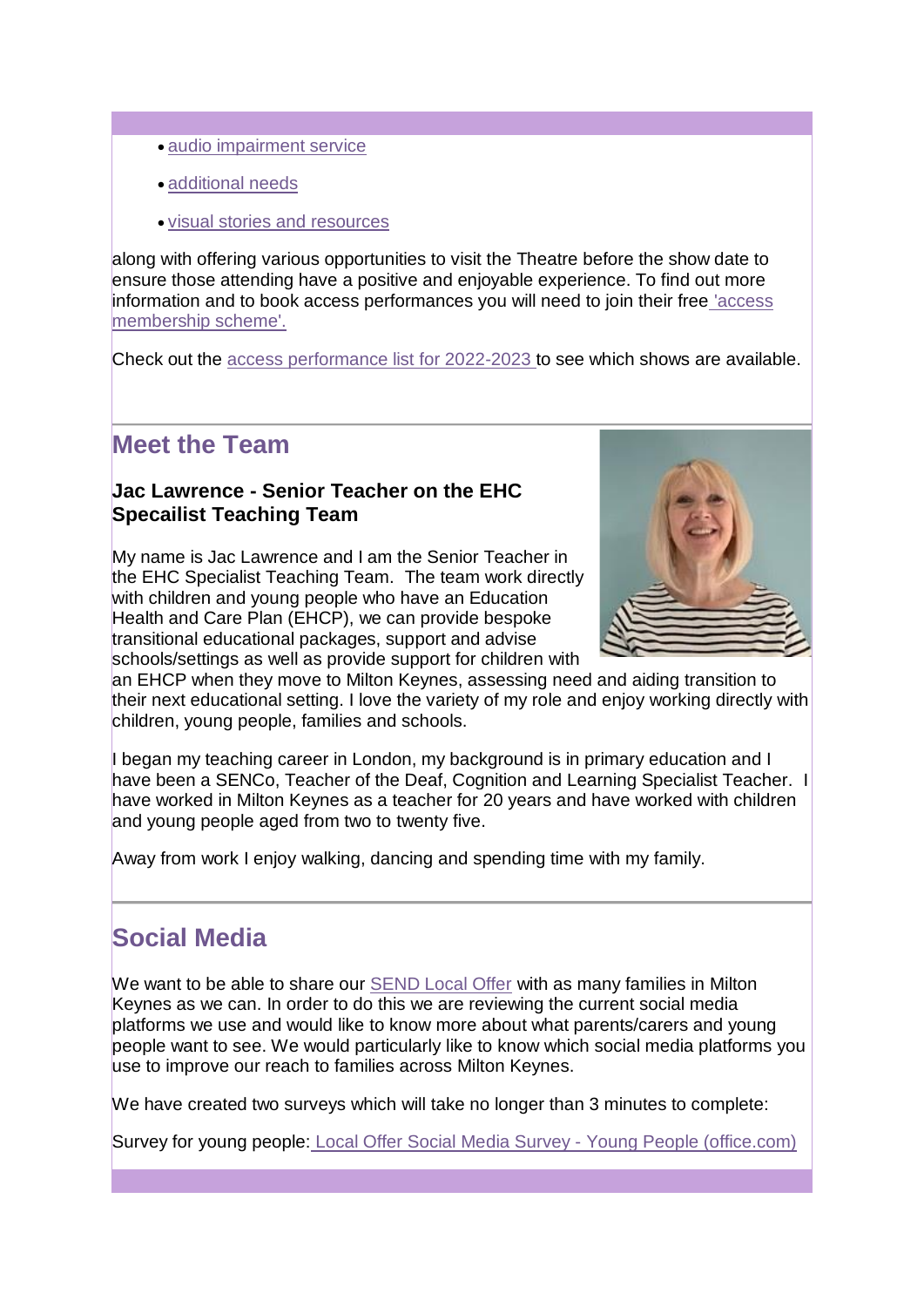Survey for parents and carers: Local Offer [Social Media Survey -](https://lnks.gd/l/eyJhbGciOiJIUzI1NiJ9.eyJidWxsZXRpbl9saW5rX2lkIjoxMjksInVyaSI6ImJwMjpjbGljayIsImJ1bGxldGluX2lkIjoiMjAyMjAzMjguNTU1MzQxNjEiLCJ1cmwiOiJodHRwczovL2Zvcm1zLm9mZmljZS5jb20vci96eWZqdDc1YnBTIn0.FsVmRpA_6RZLB9MyZWmpWPGu741LtakjZTl98bJ-hHs/s/2129677703/br/128721388554-l) Parents and carers [\(office.com\)'](https://lnks.gd/l/eyJhbGciOiJIUzI1NiJ9.eyJidWxsZXRpbl9saW5rX2lkIjoxMjksInVyaSI6ImJwMjpjbGljayIsImJ1bGxldGluX2lkIjoiMjAyMjAzMjguNTU1MzQxNjEiLCJ1cmwiOiJodHRwczovL2Zvcm1zLm9mZmljZS5jb20vci96eWZqdDc1YnBTIn0.FsVmRpA_6RZLB9MyZWmpWPGu741LtakjZTl98bJ-hHs/s/2129677703/br/128721388554-l)

Thank you for supporting us with this key development.

# **Easter Events!**

[Bonnet making workshop at Hobbycraft](https://lnks.gd/l/eyJhbGciOiJIUzI1NiJ9.eyJidWxsZXRpbl9saW5rX2lkIjoxMzAsInVyaSI6ImJwMjpjbGljayIsImJ1bGxldGluX2lkIjoiMjAyMjAzMjguNTU1MzQxNjEiLCJ1cmwiOiJodHRwczovL2NsYXNzYmVudG8uY28udWsva2lkcy1ib25uZXQtbWFraW5nLXdvcmtzaG9wLW1pbHRvbi1rZXluZXMifQ.UTvpAoPVBzcOiTxqh7Eau2hLyl7j-hoqK6j3LyZo49Y/s/2129677703/br/128721388554-l)

Children will be able to design their own Easter bonnet with support from staff at Hobbycraft. Sessions run through April on selected dates and are £5 per bonnet.

#### **[Emily Star Easter Egg hunt](https://lnks.gd/l/eyJhbGciOiJIUzI1NiJ9.eyJidWxsZXRpbl9saW5rX2lkIjoxMzEsInVyaSI6ImJwMjpjbGljayIsImJ1bGxldGluX2lkIjoiMjAyMjAzMjguNTU1MzQxNjEiLCJ1cmwiOiJodHRwczovL3d3dy5lbWlseXNzdGFyLmNvLnVrL2V2ZW50cy5odG1sIn0.dp4IRQCmpmf2IkMSE_7XLH9lGJqKQuqFCaTNOEeJR84/s/2129677703/br/128721388554-l)**

15 April 10am - 2pm *(The secret garden - Wolverton)*

£4 per child, adults go free, all children will receive a prize.

[The Games Cafe](https://lnks.gd/l/eyJhbGciOiJIUzI1NiJ9.eyJidWxsZXRpbl9saW5rX2lkIjoxMzIsInVyaSI6ImJwMjpjbGljayIsImJ1bGxldGluX2lkIjoiMjAyMjAzMjguNTU1MzQxNjEiLCJ1cmwiOiJodHRwczovL2NvbnRlbnQuZ292ZGVsaXZlcnkuY29tL2F0dGFjaG1lbnRzL1VLTUsvMjAyMi8wMy8xNC9maWxlX2F0dGFjaG1lbnRzLzIxMDIyMTYvbWslMjBnYWxsZXJ5JTIwY2FmZSUyMDEyLTE4eXJzLnBuZyJ9.NjRiG2G-1sdn_dHv-B4pkYUzirS6YtDlNkGOEI-uKCs/s/2129677703/br/128721388554-l)

1 April 3:45pm - 5:45pm *(MK Gallery Cafe)*

For 12 - 18 year olds

Refreshments and games provided.

[National Autistic Society parent/carer meet up](https://lnks.gd/l/eyJhbGciOiJIUzI1NiJ9.eyJidWxsZXRpbl9saW5rX2lkIjoxMzMsInVyaSI6ImJwMjpjbGljayIsImJ1bGxldGluX2lkIjoiMjAyMjAzMjguNTU1MzQxNjEiLCJ1cmwiOiJodHRwczovL2NvbnRlbnQuZ292ZGVsaXZlcnkuY29tL2F0dGFjaG1lbnRzL1VLTUsvMjAyMi8wMy8xNC9maWxlX2F0dGFjaG1lbnRzLzIxMDIyMDYvbmFzJTIwamFuJTIwLSUyMGp1bHkuanBnIn0.8S8EuWoLHFKTVg2_cn912JvyXI-3gI-WDBNwoEY_lG8/s/2129677703/br/128721388554-l)

12 April 9:30-11:30am *(Strudwicks coffee shop)*

New members welcome for a friendly drop in with coffee and cake.

[Parks Trust Easter Egg hunt](https://lnks.gd/l/eyJhbGciOiJIUzI1NiJ9.eyJidWxsZXRpbl9saW5rX2lkIjoxMzQsInVyaSI6ImJwMjpjbGljayIsImJ1bGxldGluX2lkIjoiMjAyMjAzMjguNTU1MzQxNjEiLCJ1cmwiOiJodHRwczovL3d3dy50aGVwYXJrc3RydXN0LmNvbS9ldmVudHMvZWFzdGVyLWVnZy1odW50LyJ9.zSmqcymgzNFfnyDOb96Vqnodt9tjqCVxW8v6mmP5iBk/s/2129677703/br/128721388554-l)

Can be completed on any day, during daylight hours. *(Great Linford Manor Park)*

Two Easter Egg hunts available for 5-7 year old and 7-11 year olds

## **PACA Feedback**

[PACA \(Parents and Carers Alliance MK\)](https://lnks.gd/l/eyJhbGciOiJIUzI1NiJ9.eyJidWxsZXRpbl9saW5rX2lkIjoxMzUsInVyaSI6ImJwMjpjbGljayIsImJ1bGxldGluX2lkIjoiMjAyMjAzMjguNTU1MzQxNjEiLCJ1cmwiOiJodHRwczovL3BhY2Ftay5vcmcvIn0._NReiADU9y5Gh2NN1IzhbmOkeu9QJd0V6yj1BbsmuEo/s/2129677703/br/128721388554-l) have created a survey for parents and carers to give their views on what is working well and what they can improve on over the next year to enable them to continue supporting families.